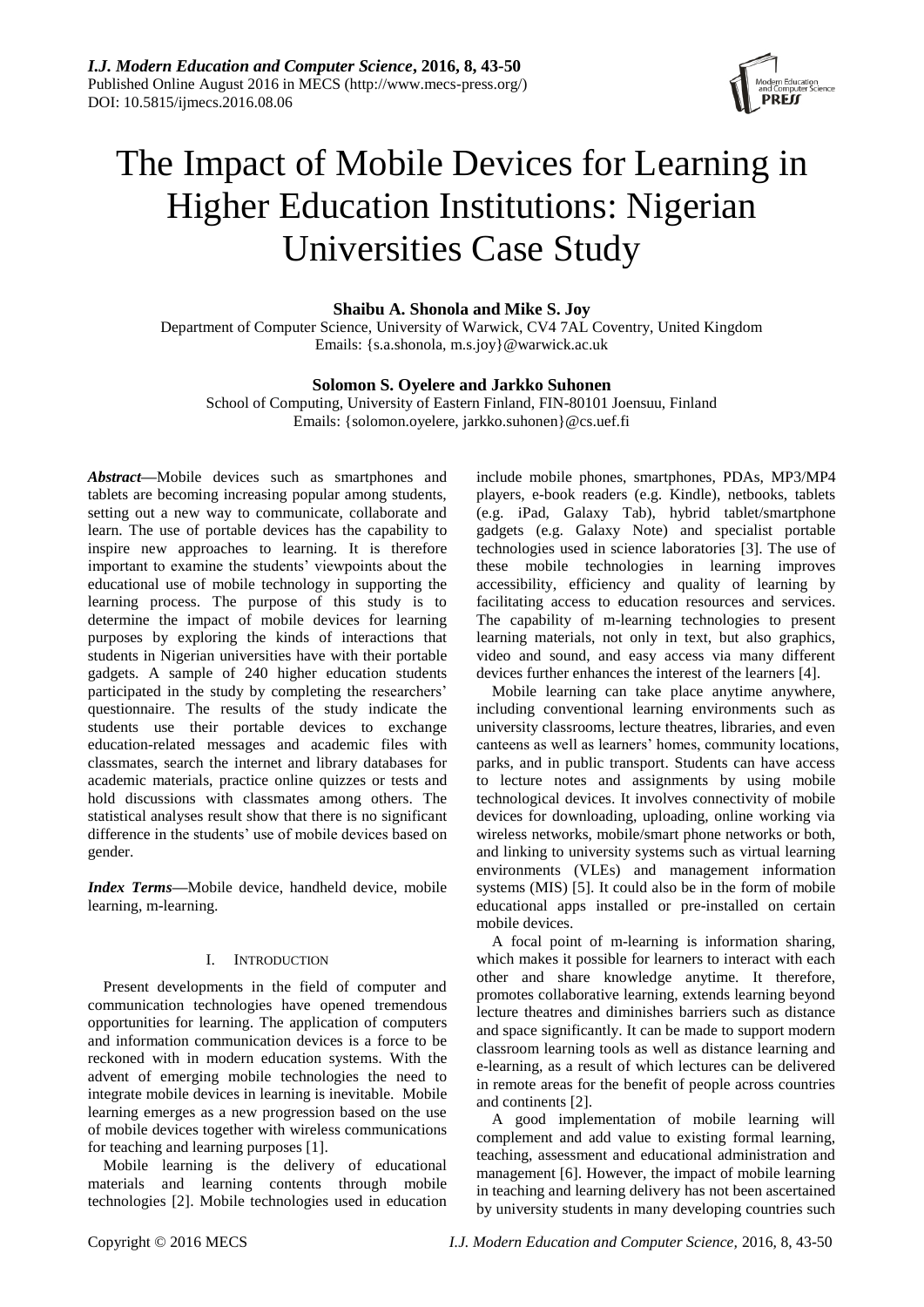as Nigeria. This paper seeks to provide a broad assessment of the impact of mobile learning in Nigeria Higher Education Institutions and attempts to understand the effects of having lectures notes and slides on mobile devices on students learning tasks. To discover viable solutions, the paper will describe different research questions and survey activities carried out and results obtained from the study.

This paper is organised as follows. Section one is the introduction and second section is a review of related research on m-learning. It summarises existing studies on m-learning effectiveness and evaluates the recommendations made in the literature. The third part discusses the research carried out on the impacts of mlearning on students' academic performance using universities in Nigeria as a case study. It details the purpose of the research, the methodology and research questions. A brief overview of the analysis of the results of the research is presented in section four while section five gives a detailed discussion of the results gathered and statistical tests. The last part of this paper summaries the findings of the study, discusses recommendations and direction for further study.

### II. LITERATURE REVIEW

Many research on m-learning have ascertained the acceptability and the potentials of using mobile devices in education, and the benefits of incorporating them in the classroom for collaborative learning and active student" participation. There are many studies that also discuss the effectiveness and integration of m-learning with classroom and e-learning. Reference [7] state that mobile learning is one of the developing areas in teaching and learning, and it is getting more accepted with the improved accessibility and major enhancement in the capabilities of handheld devices in terms of processing speed, screen sizes, memory capacity, storage volume and network connectivity. The authors state that the use of these modern mobile devices falls in line with planned educational goals to improve students' study retention and achievement, support segregation of learning needs, and reach out to students who would not have use their mobile phones to participate in learning. Reference [8] observes that mobile technologies offer new opportunities for students' educational activities in that they can be used across different locations and times. Therefore, learners who use mobile technologies for learning are not only far away from their lecturers and tutors, but they are also in full control by having access to information on their mobile devices, thereby giving them a certain amount of liberty, freedom and independence in their course of learning.

Reference [9] points out that the learning activity experienced by mobile owners is unique because knowledge is received and processed within the context in which the learner is located. The context is completely individual and totally different from the rigid outlay of the conventional lecture room, and science laboratories. Reference [1] show that mobile learning is most

commonly used by university and higher education learners, followed by primary school students, and then adult or lifelong learners and lastly secondary school students. Their research further indicate that m-learning is mainly used by students studying in applied sciences, followed by the humanities, and then formal and social sciences and lastly natural sciences.

Many recent research projects have been focussed on the effectiveness of mobile learning and majority of them have showed positive effectiveness. An observation study by author in [10] on the effectiveness of m-learning in a university showed that students prefer podcasts to their textbooks as a learning aid. Reference [11] also found that m-learning improves retention among university students. A similar study work carried out by [12], cited by [13] showed that students who use mobile technology devices had more motivation for learning than those who do not. Furthermore, web 2.0 also has a positive effect on m-learning as [14] state: "By its very nature, not only can Web 2.0 support education but mobile Web 2.0 in particular also has the potential to blur the boundaries between formal (planned, scheduled, structured, facilitated and class based) and informal learning environments (opportunistic, non-facilitated, non-class based and entirely learner driven) and become an integral part of the process of learning and teaching."

The effectiveness of m-learning, however, faces some constraints. Reference [15] listed the constraints in three dimensions which are the human dimensions (students and instructors), the design dimension (content and technologies), and the institutional dimension (universities, colleges and schools). The human dimensions include distractions, noise, differing comfort levels, and differing visibility levels. The design dimensions include small screen size, inadequate memory, short battery life, inadequate built-in functions and the complexity of adding applications. The institutional dimensions include network speed and connectivity, content and software application limitations.

Some scholars pointed out that m-learning can neither replace nor displace classroom or other learning approaches, but only complement and add value to the existing learning methods [2,6], therefore, efforts should be directed at integrating m-learning with other learning methods. The integration of m-learning with classroom and e-learning is considered as a form of blended learning strategy. Blended learning as described by [16] combines classroom instruction with e-learning or mlearning to optimise the benefits of both face-to-face and online methods of education. Three techniques are used in integration of m-learning devices with mainstream of pedagogical instruments. An m-learning device can be a supportive tool, an instructional tool and an assessment tool. As a supportive tool, a mobile device can be used to support communication between learners and their instructors, as a file sharing mechanism, a discussion medium, as well as for information search. As an instructional tool, mobile device can be used by instructors to give learners e-books, educational content, and other learning materials. Also learners, for example,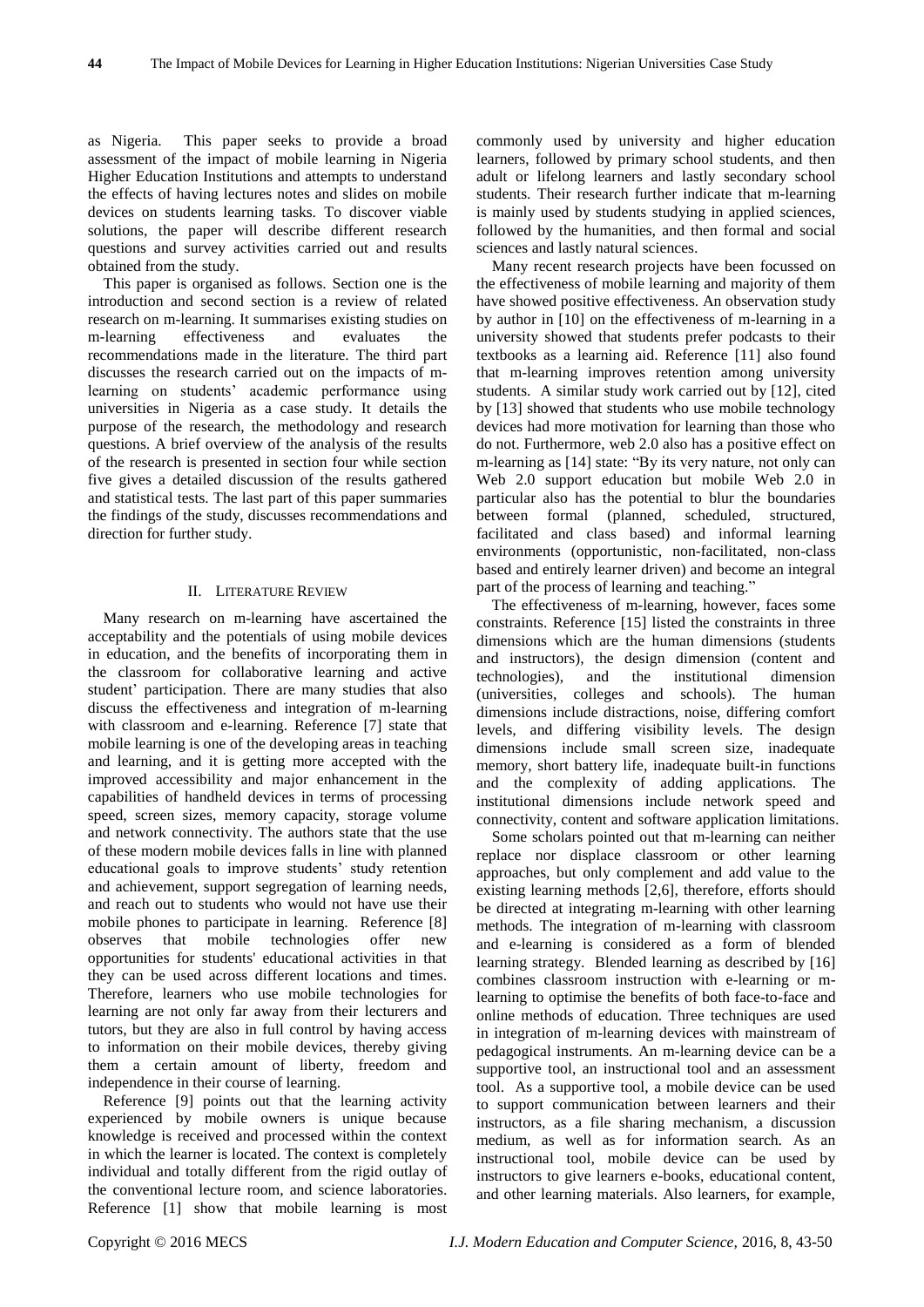can execute their learning tasks on mobile devices [17]. Furthermore, an m-learning device can be used as a tool to evaluate students learning activities as an assessment tool. Above all, m-learning devices can be used to ease learning ICT modules, particularly in game programming [18].

In Nigerian Higher Education Institutions, much research have been carried out on m-learning and majority of studies are based on the implementation, prospects, possibilities and problems of m-learning in Nigeria. Reference [19] discuss the acceptance and readiness to use mobile technology by the teachers as well as the learners as a critical factor determining the success rate of mobile learning implementation. Reference [4] state the possibilities and challenges of mlearning in Nigerian universities. The challenges they raised on m-learning devices includes small screens, tiny keyboard efficient input, high price, and limited computing capability and connectivity issues. Reference [20] indicate that m-learning is the gateway to e-learning for many Nigerian students and m-learning has already started to play a vital role in e-learning in Nigeria by bringing e-learning to the learners in rural communities. The research conducted by [21] shows that learners in Nigerian universities are well prepared for m-learning as they have acquired various types of mobile devices and demonstrated a high level of operational skills for successful implementation. They concluded that government and management in the education sector should concentrate on building substantial m-learning platforms in terms of authoring, publishing and content development.

Little research has been carried out to determine the effects of having lectures notes and slides on mobile devices to help students learning and whether m-learning has real impact on students' academic performance in Nigerian universities. Consequently, any study on the effects of m-learning on students" academic performance from learners" perspectives in a developing country like Nigeria can never be underestimated. The purpose of this research work therefore, is to discuss the impacts of mobile learning on students' understanding of learning materials and subsequent academic performance on their courses, by providing justifiable answers to the following research questions.

- 1. Does having course materials such as slides and lecture notes on a mobile device make learning easier?
- 2. How does using a mobile device for learning improves students' academic performance?
- 3. Are university students willing to use or continue to use their mobile device for learning on a regular basis?

## III. METHODOLOGY

This study employed a quantitative research method using a random sample population of students from two Universities in South-West Nigeria. The data collection method involved delivering a set of questionnaires to 250 randomly selected students. The questionnaire comprised of single and multiple choice questions divided into two sections. The first section was on demography to collect personal information about the respondents. Questions in section two were concerned with the mobile devices used by the respondents and the type of activities they were being used for. It also gathered data on m-learning awareness, educational activities, and if m-learning improves students" learning skills and academic performance.

The questionnaires were given out to the students during the first semester of 2014/2015 academic year after ethical consent was sought and obtained for the survey through the authors' university while the respondents were assured anonymity. 240 questionnaires were returned to the researchers, a 96% response rate which is an expected rate for such surveys. The data collected was analysed and presented using frequency distributions, pie charts, histograms and statistical tests. Most of the participants were undergraduate students, studying for a Bachelor degree, with a small 28% studying for a Masters' degree as shown in Fig. 1. Table 1 also shows the demographic information about the participants.



Fig.1. Percentage of participants' courses

Table 1. Participants" Demographic Information

| Gender/Age    | $16 - 19$ | $20 - 23$ | 24 and over | <b>Total</b> |
|---------------|-----------|-----------|-------------|--------------|
| <b>Female</b> | 35        | 44        | 23          | 102          |
| Male          | 43        | 59        | 36          | 138          |
| <b>Total</b>  | 78        | 103       | 59          | 240          |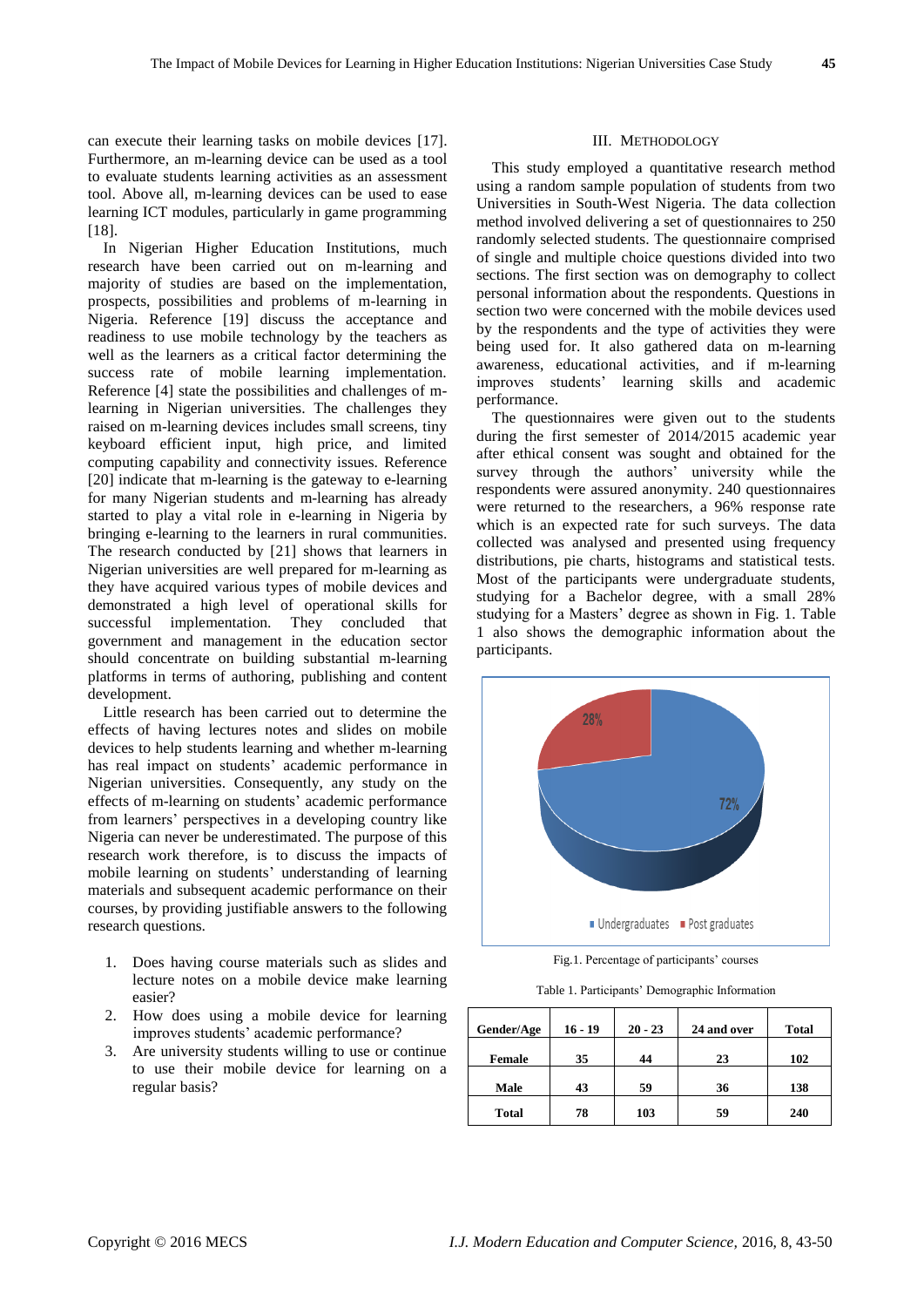#### IV. RESULTS AND FINDINGS

The empirical findings of this study are organised into three sections in order to provide answers to the research questions as analysed below:

## *A. Research Question 1: Does having course materials such as lecture slides and notes on mobile device makes learning easier?*

This first single choice question of the survey is to determine if lecture slides and notes on m-learning device makes learning easier based on students" opinion or experience. An overwhelming 88.2% of the female and 83.3% of the male participants agreed or strongly agreed that having slides and materials makes learning easier as shown in fig. 2 below.



Fig.2. Having lecture slides and notes on mobile devices

A very low percentage of the survey (4.9 % and 11. 6% of female and male participants respectively) disagreed or strongly disagreed that having learning materials on portable devices makes learning easier while 6.9% of the male and 5.1% of the female are neutral on this statement.

*B. Research Question 2: How does using a mobile device for learning improves students' academic performance?*

The findings from this research question indicate that majority of the participants (92.6%) are of the view that their performance has improved or could improve by using their portable device for learning purposes. The result shows that eight out of ten students indicate their learning and grades improves significantly in courses in which they engage in m-learning activities such as practising online exercises.

In order to determine which m-learning activities students engaged in their studies that eventually led to improved performance, some online activities were itemised in the questionnaire having multiple choice options to pick from them, as shown in table 2 below.

The result of the analysis of the itemised online activities is shown in fig. 3 below, that studying and researching are the most educational activities that students agreed or strongly agreed to engage with when using mobile devices for learning, which is followed by

communicating with fellow students and practising online exercises that are related to their courses. Downloading, storing and sharing educational materials and information are also agreed or strongly agreed activities being performed by the student on mobile learning devices.

Table 2. M-learning activities

| Item Description                                                  |
|-------------------------------------------------------------------|
| Taking notes in the class                                         |
| <b>Studying and Researching</b>                                   |
| Downloading and storing learning material                         |
| Sharing materials & information                                   |
| Practising online exercises<br>Communicating with fellow students |
|                                                                   |

7 Receiving grades and feedback



Fig.3. Participants view on m-learning activities. Descriptions of item 1 – 7 are given in table 2 above.

Engaging in all or most of the m-learning activities above with classroom learning is likely to improve students" academic performance in their courses as revealed by this research study and supported by previous research which are cited in the discussion section below.

## *C. Research Question 3: Are university students willing to use or continue to use their mobile device for learning on a regular basis?*

This single choice closed question of the survey determines the sustainability of m-learning by asking if the students are using their device for learning on regular basis and will continue to do so in future. A large proportion of the participants" population (88%) indicated "Yes" while 9% and 3% of the sample stated "Not sure" and "No" respectively as shown in fig. 4 below.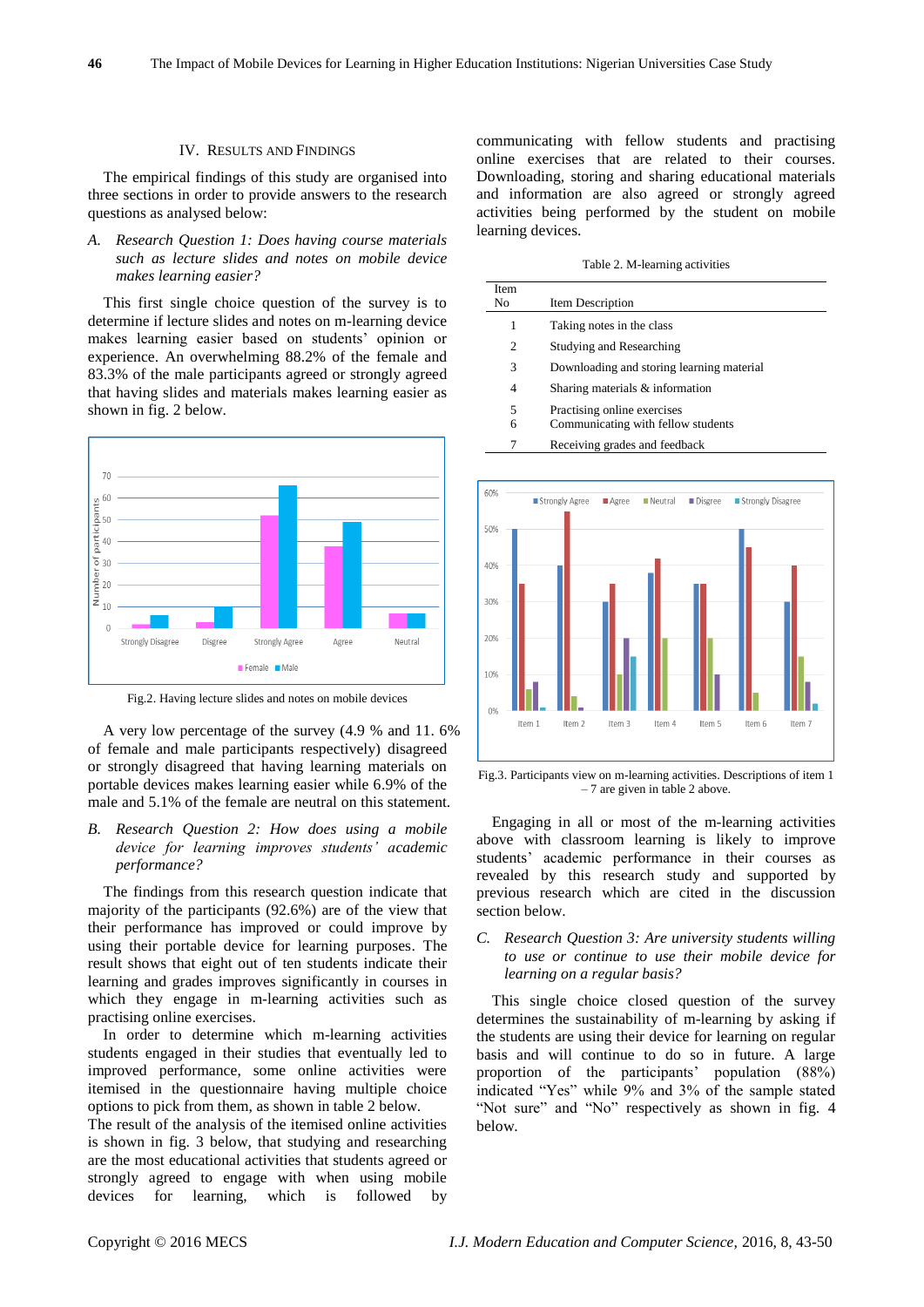

Fig.4. M-learning usage

### V. DISCUSSIONS

The perceptions of the learners remain very important in the adoption, implementation and use of any mobile innovation in education system. Thus, the primary purpose of this study is to investigate mobile device use in tertiary education based on students' perceptions. In particular, we are very interested to study how Nigerian students use mobile technology and if the technology can help improve their academic performance. Since almost every student has access to smartphone for personal use, adapting the device for learning is not a bad idea through social media-based learning platform [10].

The finding from research question 1, fig. 2, shows that having course materials such as lecture slides and notes on a mobile device makes learning easier for the students, as they can use their device to study at anytime, anywhere. This enables the students to engage in learning activities even when they are outside their classrooms and improves flexibility for self-study. By making academic courses more accessible through mobile devices, the amount of information retained from the personal study is often greater, which results in increased information retention and grade performance. This outcome is consistent with the study conducted by [22] in which 74% of the participants indicated that their mobile devices gave them easy access to learning resources and online repository. It is also supported by [23] who note that mobile phones are widely used by students to access and support learning. It is therefore, appropriate to conclude that mobile technologies offer extensive access opportunities for learners, particularly in researching and learning.

Taking gender variable into account, the findings of this research question indicate that more males agreed or strongly agreed that having lecture slides and notes on mobile device makes learning easier. This result was further analysed using the chi-square statistical test for dependency based on gender demographic information. The chi-square statistic was calculated to be 3.4998, the P-value is 0.477909, at the confidence interval of 0.05 as shown in table 3 below. This statistical test confirms that there is no gender difference on having course materials

on mobile devices and that both genders have the same positive view on having learning materials on mobile gadgets.

Table 3. Students" perception on having course materials on mobile device

| Does having course materials such as lecture slides and notes on mobile device<br>makes learning easier? |                       |                    |                   |                         |                         |                      |
|----------------------------------------------------------------------------------------------------------|-----------------------|--------------------|-------------------|-------------------------|-------------------------|----------------------|
|                                                                                                          | Strongly<br>Disagree  | Disagree           | Neutral           | Agree                   | Strongly<br>Agree       | Row<br><b>Totals</b> |
| Female                                                                                                   | 2(3.40)<br>[0.58]     | 3(5.52)<br>[1.15]  | 7(5.95)<br>[0.19] | 38 (36.98)<br>[0.03]    | 52 (50.15)<br>[0.07]    | 102                  |
| Male                                                                                                     | (4.60)<br>6<br>[0.43] | 10(7.48)<br>[0.85] | (8.05)<br>[0.14]  | 49<br>(50.02)<br>[0.02] | (67.85)<br>66<br>[0.05] | 138                  |
| <b>Col Total</b>                                                                                         | 8                     | 13                 | 14                | 87                      | 118                     | 240                  |

It is clear from the result of the research question two that using mobile device for learning have significant impacts in improving students' grade and performance in their study since the device is augmenting classroom learning. The result is consistent with the study of [1] which indicates 86% of studies reported favourable outcomes as a result of using m-learning while only 4% and 1% respectively reported neutral and negative experiences and 9% are non-applicable. Another interesting research is finding out how the m-learning activities listed in table 2 help students to improve on their performances. The first learning activity is using smartphones and tablets to take notes in classes, which around 85% of the participants agreed or strongly agreed on. This outcome is supported by the study of [5] that students consider that writing with a stylus pen is more intuitive and they are therefore inclined to use tablets for note- takings in classes. In addition to note-taking, many learners also use their mobile devices for recording of lectures and class materials [13]. Other learning activities for which mobile devices are used are studying, researching and downloading learning materials as claimed by 65% - 95% of the participants. This result is in line with the work of many academic researchers. Reference [4] argued that students can conduct research, download and store text-based materials and read resources using their mobile devices. Reference [5] listed the educational activities which students use m-learning devices for, and these include access to documents or document libraries, participation in lessons and tutorials, and reading asynchronous postings.

Practising online exercises and self-assessment questions are other learning activities that students can use their portable devices for, which 70% for the agreed or strongly agreed with. Reference [24] indicated that as a result of m-learning, students continue to learn, review and stay reminded of assignments, upcoming tests and quizzes, and any other activities occurring in the classroom once they leave school for the day. Communicating with fellow students and getting feedback on assessments and grade are some of the activities that mobile devices are also used, which are widely agreed upon by 70% to 95% of the students as shown in figure 3 and many researchers are in support of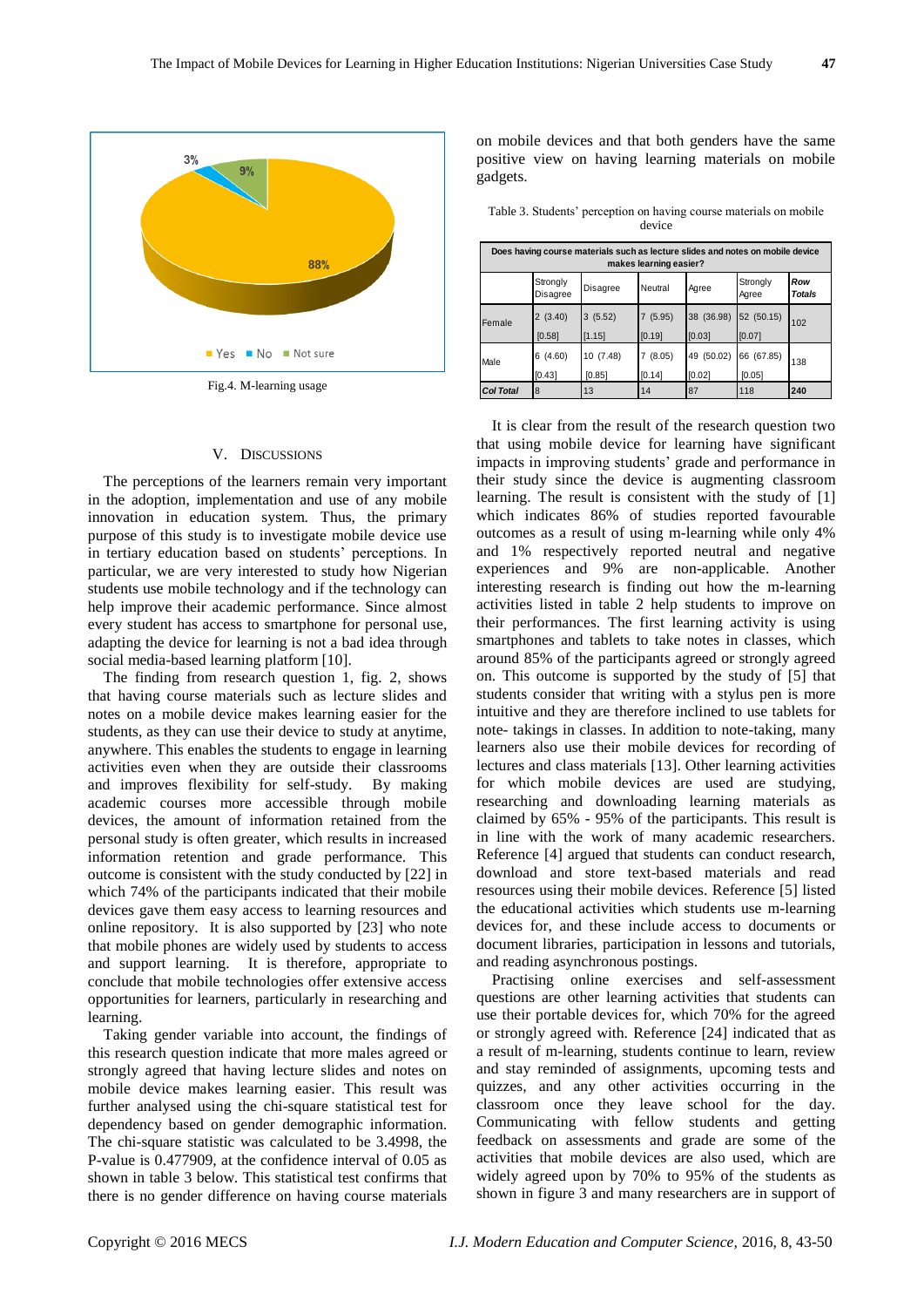these views. Smartphones can provide students with collaborative learning opportunities through text messages and chatting [7]. Faculty members can utilise mobile technology to deliver content to students and provide them with timely feedback [25]. Communication is a lot easier with teachers and classmates making learning encouraging as students can chat with their colleagues to clarify doubts [22]. Reference [26] also indicated that students used smartphones for secondary reasons, including data storage and to obtain information about attended lectures, test dates, homework assignments, grades and schedules. Thus, using mobile devices can allow students to manage their personal information.

Statistical validation was carried out using a nonparametric Mann-Whitney U Test on the m-learning activities that students were engaged with, that boost their academic performance, based on gender demography as shown in table 4 and table 5 below.

Table 4. Ranking of mobile learning device activities

| Gender | <b>Participants</b> | mean of ranks | sum of ranks |
|--------|---------------------|---------------|--------------|
| Female | 102                 | 5.43          | 38           |
| Male   | 138                 | 9.75          | 67           |
| Total  | 240                 | 7.5           | 105          |

Table 5. Mann-Whitney Test

| Test                    | M-learning activities on students' academic performance |  |  |
|-------------------------|---------------------------------------------------------|--|--|
| <b>U Mann - Whitney</b> | 10 (critical value of u is 8)                           |  |  |
|                         | $-1.7889$                                               |  |  |
| p-value (2-tailed)      | 0.05                                                    |  |  |

According to Table 5, there is no significant difference between the rank of the female and male students views on m-learning activities on their academic performance. This implies that students irrespective of their gender are engaged in the same or similar activities when using their mobile devices for learning purposes. This outcome is expected as students either male or female are interested in improving their academic performance and are willing to engage in various m-learning activities to achieve their aims.

Fig. 4 illustrates the students' consideration on willing to use or continue to use their mobile device for learning on a regular basis in relation to research question 3. Almost nine out of ten participants indicate that they will continue to use their portable device not only for games or personal events but also for academic activities. This result is in line with study carried out by [27] in which 80% to 90% of the participants responded with "strongly agree" or "agree" option on their willingness to have mobile technology augmented into their course materials.

In uniformity with other research questions, the result was further analysed using the chi-square statistical test for dependency based on the demographic information in order to determine if gender produces significant difference in students' willingness to continue using their mobile device for learning. The chi-square statistic was calculated to be 0.022, the P-value is 0.989039, at the

confidence interval of 0.05 as shown in table 6 below. The result shows that there is no gender difference on participants' willingness to continue using their mobile devices for learning purposes. This statistical test confirms that gender does not affect university students' use or continue use of mobile device for learning on a regular basis.

Table 6. Participants willingness to continue using their devices for mlearning

| Are students willing to continue using m-learning regularly? |              |         |            |               |  |
|--------------------------------------------------------------|--------------|---------|------------|---------------|--|
|                                                              | Yes          | No      | Not Sure   | Row<br>Totals |  |
| Female                                                       | 94 (93.63)   | 3(3.09) | 9(9.28)    | 106           |  |
|                                                              | [0.00]       | [0.00]  | [0.01]     |               |  |
| Male                                                         | 118 (118.37) | 4(3.91) | 12 (11.72) | 134           |  |
|                                                              | [0.00]       | [0.00]  | [0.01]     |               |  |
| Col.Total                                                    | 212          |         | 21         | 240           |  |

While the participants were advised to answer the questionnaires from their personal experience which they have previously had when using their mobile for learning, some students might have answered the questionnaires partly on their theoretical knowledge rather than their practical individual experience. Therefore, there may be some form of subjectivity in the answers given by the participants. Nevertheless, the results obtained from this study appear accurate and are consistent with related studies conducted in the field of m-learning in other parts of the world.

#### VI. CONCLUSION AND FUTURE WORK

This article discusses the impact of mobile devices for learning in Higher Education Institutions in Nigeria, which is expanding the possibilities of open and distance learning education. The analysis of students' perceptions on m-learning points to the fact that mobile learning is widely embraced by the students and they are also willing to embrace the use of their mobile devices for learning purposes not only to augment classroom lectures but also to achieve the globalisation objective [5]. Students' interest and expertise are of great potential for m-learning if integrated into their learning curriculum [28]. Therefore mobile phones can provide students with a means of individualised learning [29] through searching the internet and library for education-related materials, and there is no need for lab or library PCs to be free before they can engage in quality study and research activities. This ubiquitous learning is made possible because students are keen to use all available sources of m-learning approaches through palmtops, tablets, smartphones and PDAs to access knowledge and information anytime and anywhere. In conclusion, university students in Nigeria are using their smartphones and tablets to support learning inside and outside the classroom. There is no doubt that patronage in mobile learning is going to increase as communication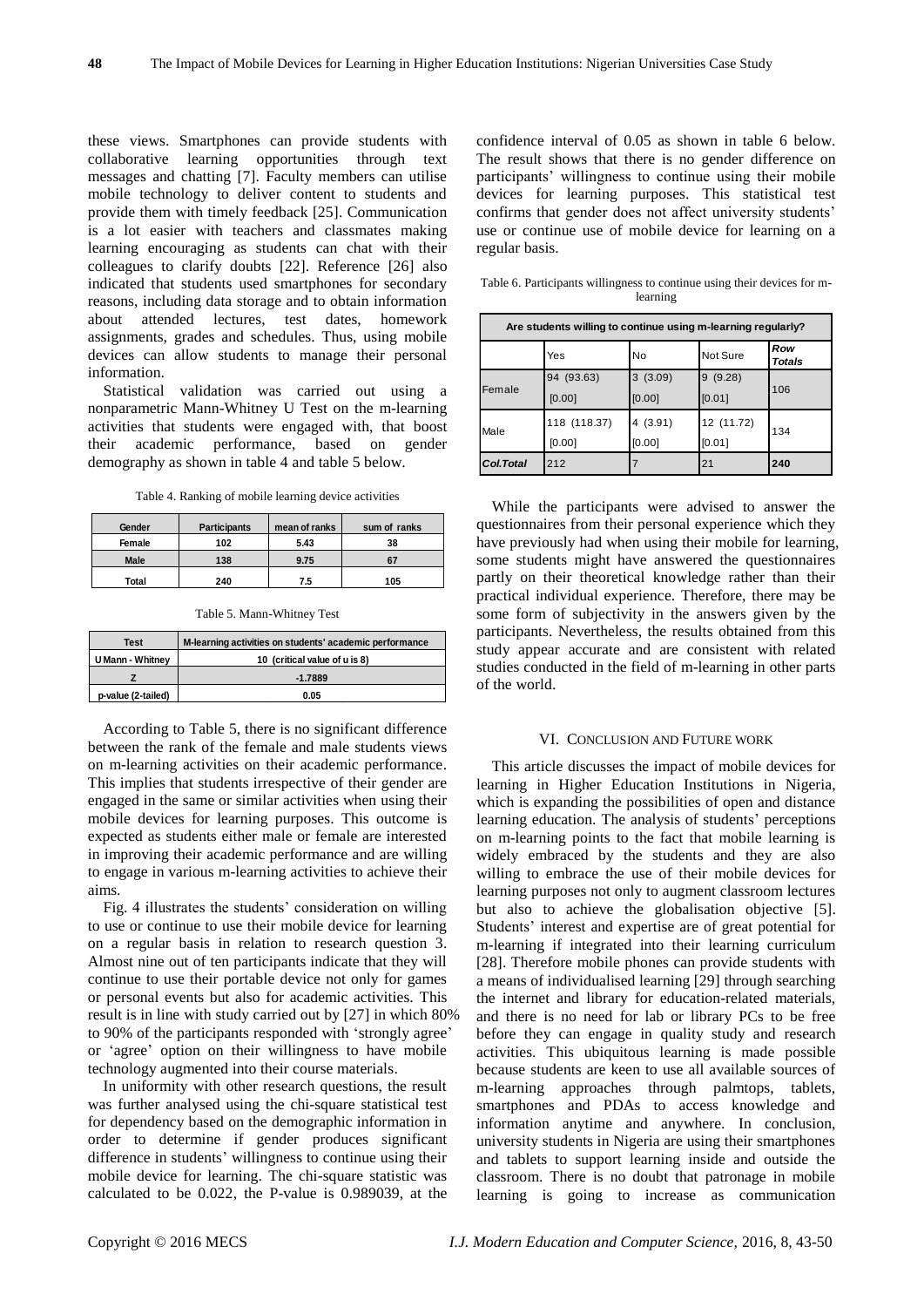technology advances [30], particularly in Nigeria which is ranked among the largest mobile markets in Africa.

The article ends with recommendations and future research work. First, this study should be extended to more university students in Nigeria in order to better understand mobile device usage in education. Second, more research should be carried out regarding tablets and smartphone usage in order to make available in-depth information to academics and non-academics, so they can provide quality education to students. Third, since mobile learning is spreading rapidly and likely to become one of the most efficient ways of delivering higher education instruction in the future, it is necessary to look into ways to adapt the device easily for learning and other curricula activities. It is also important to examine the implication of adopting mobile learning in terms of privacy and security.

#### **REFERENCES**

- [1] W.H. Wu, Y.C.J. Wu, C.Y. Chen, H.Y. Kao, C.H. Lin and S.H. Huang, "Review of trend from mobile learning studies: a meta-analysis", *Computers & Education,* vol. 59, pp. 817–827, 2012.
- [2] J. Sitthiworachart and M.S. Joy, "Is mobile learning a substitute for electronic learning?" *Proceedings of the International Conference on e-Learning, IADIS*  Amsterdam, 2008.
- [3] A. Maiti and B. Tripathy, "Different platforms for remote laboratories in mobile devices", *International Journal of Modern Education and Computer Science (IJMECS),* vol.4, no. 5, pp.38, 2012
- [4] A.U. Okeke and T. A. Umoru, "M-learning in Nigerian universities: challenges and possibilities", *Global Awareness Society International 21st Annual Conference*, New York City, 2012
- [5] M. Hashemi, M. Azizinezhad, V. Najafi, and A.J. Nesari, "What is mobile learning? challenges and capabilities", *Procedia - Social and Behavioural Sciences*, vol.30, pp. 2477 – 2481, 2011.
- [6] N.C. Ozuorcun and F. Tabak, "Is m-learning versus elearning or are they supporting each other", *Procedia Social and Science Behaviour*, vol.46, pp. 294-305, 2012.
- [7] A. Kukulska-Hulme, M. Sharples, M. Milrad, I. Arnedillo-Sánchez, and G. Vavoula, "Innovation in mobile learning: a European perspective", *International Journal of Mobile and Blended Learning,* vol.1, no.1, pp.13-35, 2009.
- [8] L. Uden, "Activity theory for designing mobile learning", *Journal of Mobile Learning and Organisation*, vol.1, no.1, pp. 81-102, 2007.
- [9] K. Walker, "Introduction: mapping the landscape of mobile learning", In M. Sharples (Ed.), *Big Issue in mobile learning: a report of a new workshop by the kaleidoscope network of excellence mobile learning initiative* (pp. 5-6), UK. [Learning Science and Research Institution: University of Nottingham, 2007]
- [10] S.S. Oyelere, V. Paliktzoglou and J. Suhonen, "M-learning" in Nigerian higher education: an experimental study with Edmodo", *International Journal of Social Media and Interactive Learning Environments*, vol. 4, no. 1, pp.43–62, 2016.
- [11] F.N. Al-Fahad, "Students' attitudes and perceptions towards the effectiveness of mobile learning in King Saud university, Saudi Arabia", *The Turkish Online Journal of Educational Technology*, vol.8, no.2, pp.111–119, 2009.
- [12] Y. Levy, M.M. Ramimand and A.R. Hackney, "Assessing ethical severity of e-learning systems security attacks", *Journal of Computer Information Systems*, vol.53, no.3, pp.75-84, 2013.
- [13] Z. Taleb and A. Sohrabi, "Learning on the move: the use of mobile technology to support learning for university students", *Procedia-Social and Behavioral Sciences*, vol.*69*, pp.1102-1109, 2012.
- [14] M. Terras and J. Ramsay, "The five central psychological challenges facing effective mobile learning", British *Journal of Educational Technology,* vol.43, no.5, pp.820 – 832, 2012.
- [15] D.Vogel, D. Kennedy and R.C.W. Kwok, "Does using mobile device applications lead to learning?" *Journal of Interactive Learning Research,* vol. 20, pp.469–485, 2009.
- [16] U. Kose, "A blended learning model supported with web 2.0 technologies", *Procedia Social and Behavioral Sciences,* vol.2, pp.2794–2802, 2010.
- [17] D. Ktoridou and N. Eteokleous, "Adaptive m-learning: technological and pedagogical aspects to be considered in Cyprus tertiary education", *Recent Research Developments in Learning Technologies,* pp. 1-8, 2005.
- [18] S.S. Oyelere, J. Suhonen and E. Sutinen, "M-learning: a new paradigm of learning ICT in Nigeria", *International Journal of Interactive Mobile Technologies* (iJIM), vol. 10, no. 1, pp. 35-44, 2016.
- [19] S.A Shonola and M.S. Joy, "Barriers to m-learning in higher education institutions in Nigeria" *A Proceeding of International Conference of Education, Research and Innovation (ICERI2014),* Seville, Spain, pp. 3324 – 32, 2014
- [20] O. K. Boyinbode and R. O. Akinyede, "Mobile learning: an application of mobile and wireless technologies in Nigerian learning system", *International Journal of Computer Science and Network Security*, vol.8, no.11, 2008.
- [21] M.I. Rafiu, S.A. Kayode, and T.O. Rapheal, "Implementing mobile elearning in Nigeria tertiary educational system – a feasibility study", *International Journal of Science and Advanced Technology*, vol.1, no.1, pp.7, 2011.
- [22] S. M. Jacob and B. Issac, "Mobile learning in transforming higher education", *IMCL Conference,* Amman, Jordan, April 18 -20, 2007.
- [23] R.A. Aderinoye, K.O. Ojokheta and A.A. Olojede, "Integrating mobile learning into nomadic education programmes in Nigeria: issues and perspectives", *International Review of Research in Open and Distance Learning*, vol.8, no.2, pp.44-52, 2007.
- [24] J. Kadirire, J. "Instant messaging for creating interactive and collaborative m-learning environments", *International Review of Research in Open and Distance Learning*, vol.8, no.2, pp.50-64, 2007.
- [25] S.A. Shonola and M.S. Joy, "Mobile learning security issues from lecturers' perspectives (Nigerian universities case study)", *6th International Conference on Education and New Learning Technologies*, Barcelona, Spain. pp. 7081-88, 2014.
- [26] J. Trinder, "Mobile technologies and systems," in A. Kukulska-Hulme and J. Traxler (Eds) *Mobile learning: a handbook for educators and trainers*, Taylor & Francis, 2005.
- [27] H. R. Abachi and G. Muhammad, "The impact of mlearning technology on students and educators," *Computers in Human Behavior,* vol.30, pp.491-496, 2014.